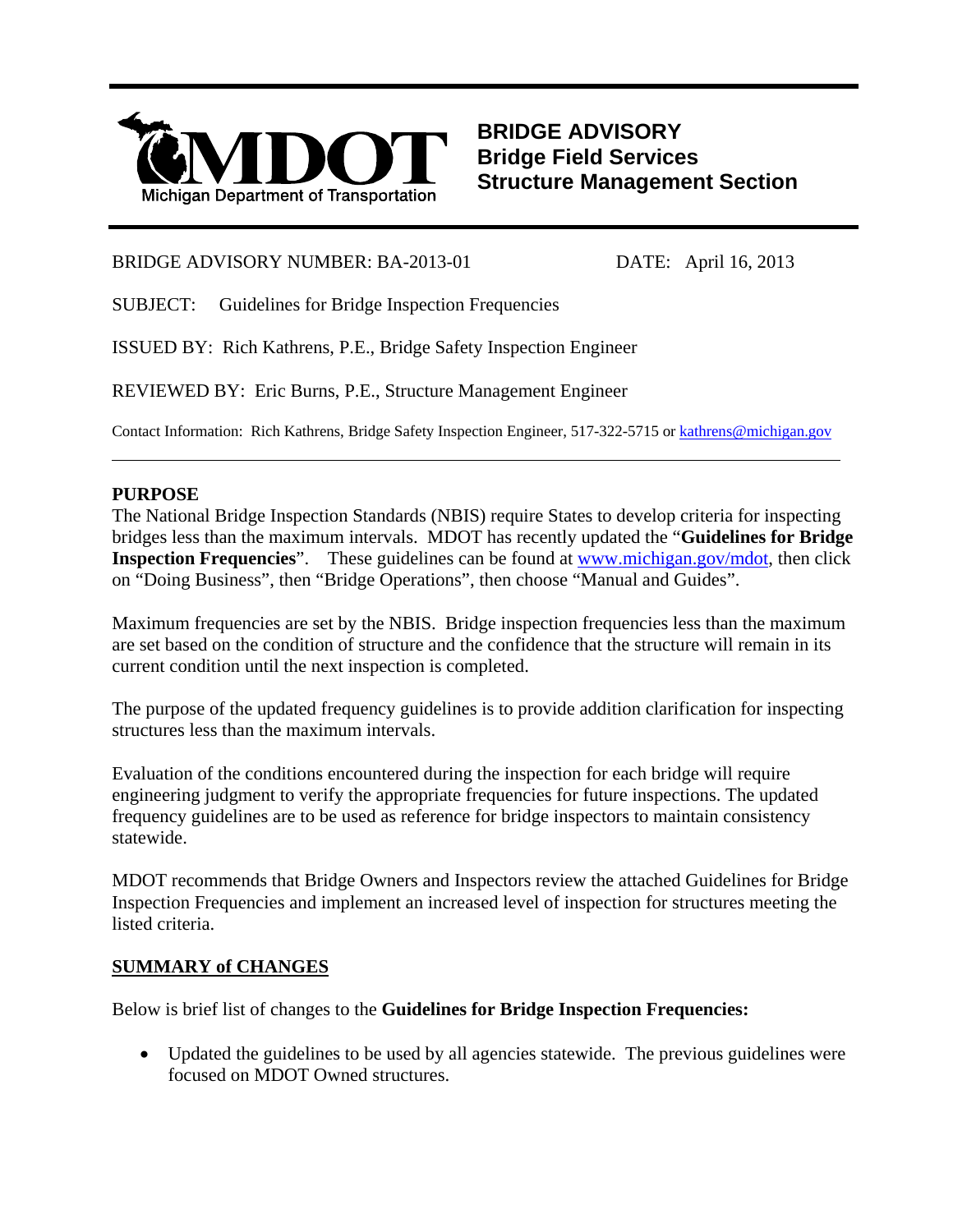- Frequency of completing Load Ratings was removed. Load rating calculations should be reviewed and reflect the current conditions of the structure. Most of the conditions listed in the updated frequency guidelines warrant a review of the load rating calculations.
- Updated the recommended frequencies to less than or equal to 6, 12, and 24 months to be more consistent with general practices. Bridge inspectors can use their judgment to choose a reduced frequency between the recommended values. Please provide comments in the General Notes section of the inspection reports to justify the recommended frequency.
- Provided guidance for the use of the "Other, Special" inspection. In lieu of changing the Routine inspection frequency, a special inspection can be scheduled and completed to monitor conditions of specific bridge elements. These inspections can be documented in the Michigan Bridge Inspection or Reporting Systems (MBIS/MBRS). The inspector does not need to meet the "Team Leader" requirement as defined in the NBIS, but they should be knowledgeable in bridge mechanics and be able to make a judgment to the safety of the structure.
- Updated the guidance for setting frequencies for Scour Critical Bridges. Bridge Owners should review the Plan of Action for their scour critical bridges to maintain consistency with the level of inspection required during the routine and special inspections. Please document findings in the bridge file during routine or special inspections for follow up during future inspections.
- Added a section for completing Stream Bed Cross Sections. All structures over water are required to have at least once stream bed cross section in the file. Guidance is provided for how often these stream bed cross sections should be updated.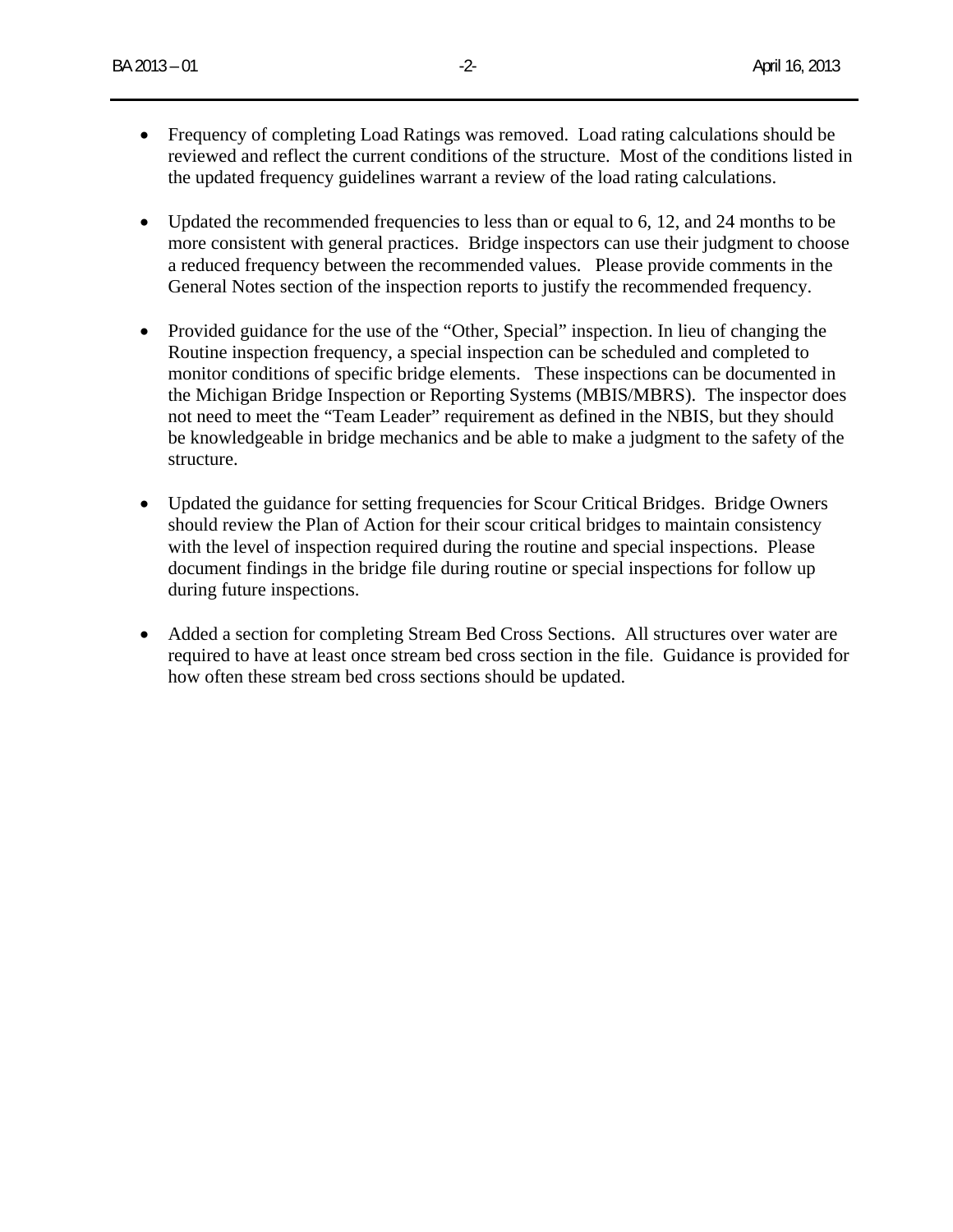

# **IMIDOT** *GUIDELINES* FOR BRIDGE INSPECTION FREQUENCIES

Bridge Field Services, Structures Management Section



The NBIS sets the maximum frequencies for Routine, Fracture Critical, and Underwater inspections. Typically maximum frequencies are used for bridges in fair to good condition. Evaluation of the conditions encountered during the inspection for each bridge will require engineering judgment to verify the appropriate frequency for future inspections. These guidelines are to be used as reference for bridge inspectors to maintain consistency statewide. It is recognized that the conditions encountered are unique for each bridge.

#### **Reduced frequencies are set to verify and ensure stability of the deficient element and to make sure there are no significant changes in the primary elements between inspections.**

|                                                                             | <b>FREQUENCY (1)</b><br>(Months.) |           |      |                                                                                                                                                                                                                                                                                              |  |  |  |
|-----------------------------------------------------------------------------|-----------------------------------|-----------|------|----------------------------------------------------------------------------------------------------------------------------------------------------------------------------------------------------------------------------------------------------------------------------------------------|--|--|--|
| <b>ELEMENT OR BRIDGE TYPE</b>                                               | $\leq 6$                          | $\leq 12$ | $24$ | COMMENTS <sup>(2)(3)</sup>                                                                                                                                                                                                                                                                   |  |  |  |
| <b>POSTED BRIDGES</b>                                                       |                                   |           |      |                                                                                                                                                                                                                                                                                              |  |  |  |
| Design Deficient                                                            |                                   |           | Χ    | Evaluate design capacity and fatigue conditions to set frequency.                                                                                                                                                                                                                            |  |  |  |
| <b>Structural Deterioration</b>                                             |                                   | X         |      | Change in condition may warrant re-analysis. Load Analysis should be<br>completed when there is significant deterioration to a primary load carrying<br>member.                                                                                                                              |  |  |  |
| <b>BRIDGE DECKS</b>                                                         |                                   |           |      |                                                                                                                                                                                                                                                                                              |  |  |  |
| Deck Soffit Rated 4                                                         |                                   |           | Χ    | Notify Maintenance (MDOT Owned) or Bridge Owner (Local Agency Owned)<br>to monitor deck soffit                                                                                                                                                                                               |  |  |  |
| Deck Soffit Rated 3                                                         |                                   | X         |      | If necessary, sound and scale deck soffit.                                                                                                                                                                                                                                                   |  |  |  |
| Decks w/ False Decking                                                      |                                   |           |      | If deck is completely false decked with timber, a portion must be removed to<br>complete overall condition assessment of the structural members. Consider<br>replacing false decking with metal mesh panels.                                                                                 |  |  |  |
| <b>STEEL SUPERSTRUCTURE</b>                                                 |                                   |           |      |                                                                                                                                                                                                                                                                                              |  |  |  |
| Section loss evident (amount unknown)                                       |                                   |           |      | Schedule "Detailed" inspection                                                                                                                                                                                                                                                               |  |  |  |
| <b>Extensive Loss of Section</b>                                            |                                   | X         |      | Schedule "Other, Special" inspection to monitor until analysis or repairs have<br>been completed. Extensive LOS on primary load carrying members includes<br>beam ends with LOS>25% and locations of high stress that would result in a<br>reduced capacity with less than 25% section loss. |  |  |  |
| Fatigue Cracks in Primary Structural<br>Member                              | Χ                                 |           |      | Schedule "Other, Special" inspection to monitor cracks until repairs are<br>completed.                                                                                                                                                                                                       |  |  |  |
| <b>Temporary Supports Under Beams</b>                                       |                                   | X         |      | Schedule "Other, Special" Inspection to monitor adequacy of supports and<br>bearing location on beam until repairs are completed.                                                                                                                                                            |  |  |  |
| High Load Hit (HLH) Damage (Flange or<br>web torn, Girder out of plane >6") | X                                 |           |      | Schedule "Other, Special" inspection at an increased frequency to monitor<br>damaged location until analysis and/or repairs are completed. Complete<br>RFA form to document immediate actions such as shoulder, lane, or bridge<br>closures.                                                 |  |  |  |
| <b>CONCRETE SUPERSTRUCTURE</b>                                              |                                   |           |      |                                                                                                                                                                                                                                                                                              |  |  |  |
| Main rebar or prestressing strands exposed<br>with loss of section.         |                                   |           | Χ    | Complete Structural Analysis. Set frequency based on analysis.                                                                                                                                                                                                                               |  |  |  |
| HLH with main rebar damage or broken<br>prestressing strands                | X                                 |           |      | Schedule "Other, Special" inspection to monitor until analysis or repairs have<br>been completed.                                                                                                                                                                                            |  |  |  |
| Spall on Beam End with loss of bearing                                      |                                   | Χ         |      | Schedule "Other, Special" inspection to monitor beam and bearing until<br>repairs are completed.                                                                                                                                                                                             |  |  |  |
| Longitudinal Cracks in Beam                                                 |                                   | Χ         |      | Schedule "Other, Special" inspection to monitor until analysis or repairs have<br>been completed.                                                                                                                                                                                            |  |  |  |
| Diagonal Shear Cracks in Beams                                              |                                   | X         |      | Schedule "Other, Special" inspection to monitor until analysis or repairs have<br>been completed.                                                                                                                                                                                            |  |  |  |
| SUBSTRUCTURE (Concrete, Steel, Timber)                                      |                                   |           |      |                                                                                                                                                                                                                                                                                              |  |  |  |
| Structural Deterioration (Rated 4)                                          |                                   |           | Χ    |                                                                                                                                                                                                                                                                                              |  |  |  |
| Structural Deterioration (Rated 3)                                          |                                   | X         |      | Complete structural analysis. Adjust frequency based on analysis.                                                                                                                                                                                                                            |  |  |  |